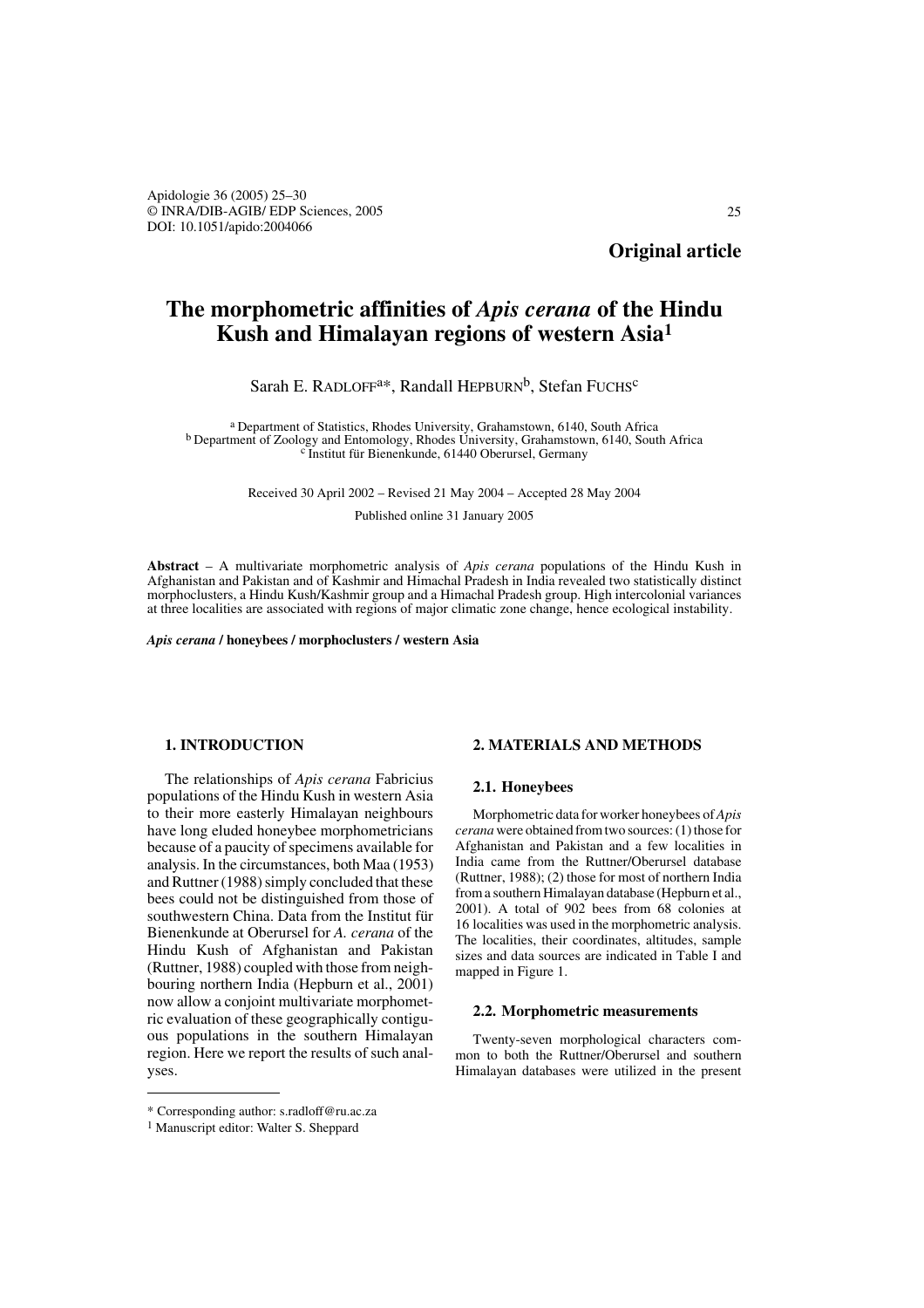| Locality                |               | Coordinates    | Altitude |                | Sample sizes   | Data                     |  |
|-------------------------|---------------|----------------|----------|----------------|----------------|--------------------------|--|
|                         |               |                | (m)      | colonies       | bees           | source                   |  |
| Afghanistan             |               |                |          |                |                |                          |  |
| 1.                      | Ahangaran     | 34.30N, 64.51E | 2062     | 2              | 20             | Oberursel                |  |
| 2.                      | Kabul         | 34.31N, 69.08E | 1795     | $\overline{2}$ | 40             | Oberursel                |  |
| 3.                      | Bidiwa        | 34.56N, 70.22E | 2206     | $\overline{4}$ | 69             | Oberursel                |  |
| Pakistan                |               |                |          |                |                |                          |  |
|                         | 4. Peshawar   | 34.00N, 71.32E | 317      | 7              | 138            | Oberursel                |  |
| 5.                      | Bulchok/Swat  | 33.33N, 71.53E | 349      | 1              | $\overline{c}$ | Oberursel                |  |
| India                   |               |                |          |                |                |                          |  |
|                         | Kashmir       |                |          |                |                |                          |  |
|                         | 6. Kupwara    | 34.31N, 74.16E | 1811     | 5              | 60             | Verma et al.             |  |
| 7.                      | Gurais        | 34.37N, 74.53E | 2364     | 5              | 60             | Verma et al.             |  |
| 8.                      | Dras          | 34.26N, 75.46E | 2977     | 4              | 44             | Verma et al.             |  |
| 9.                      | Srinagar      | 34.08N, 74.50E | 1768     | 5              | 60             | Verma et al.             |  |
|                         | 10. Sonamarg  | 34.18N, 75.21E | 2740     | 6              | 80             | Oberursel / Verma et al. |  |
|                         | 11. Tral      | 33.56N, 75.10E | 2007     | 5              | 60             | Verma et al.             |  |
|                         | 12. Rajouri   | 33.23N, 74.21E | 938      | 5              | 60             | Verma et al.             |  |
|                         | 13. Kishtwar  | 33.19N, 75.48E | 1638     | 6              | 80             | Oberursel / Verma et al. |  |
|                         | 14. Katra     | 33.03N, 74.57E | 754      | 1              | 9              | Oberursel                |  |
| <b>Himachal Pradesh</b> |               |                |          |                |                |                          |  |
|                         | 15. Dalhousie | 32.32N, 75.58E | 2036     | 5              | 60             | Verma et al.             |  |
|                         | 16. Kangra    | 32.05N, 76.16E | 733      | 5              | 60             | Verma et al.             |  |

**Table I.** Distribution of the localities, coordinates, altitudes, sample sizes and data sources analysed.



**Figure 1.** Distribution of localities, coordinates and altitudes from which worker honeybees of *Apis cerana* were measured.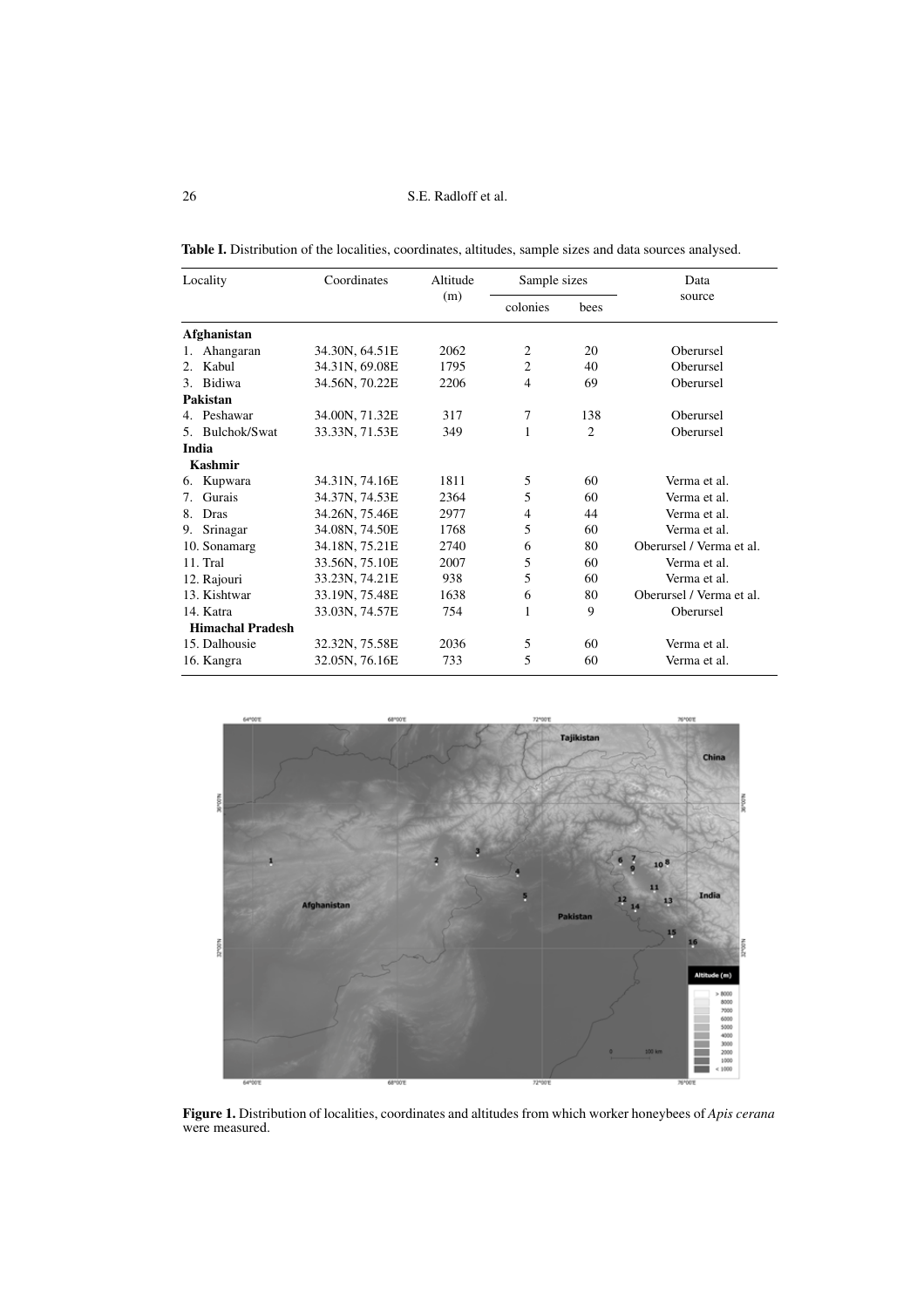

**Figure 2.** Factor analysis plot of the Hindu Kush Himalayan morphoclusters of *A.cerana* using 27 morphometric characters: morphocluster 1 comprises colonies from Afghanistan, Pakistan and the Kashmir region and morphocluster 2 comprises colonies from Himachal Pradesh.

study. Their Ruttner (1988) and Verma et al. (1989, 1994) numbers are given in round and square brackets, respectively, as follows: length of femur (5) [30], length of tibia (6) [31], metatarsus length (7) [32], metatarsus width (8) [33], tergite 3, longitudinal (9) [42], tergite 4, longitudinal (10) [45], sternite 3, longitudinal (11) [49], wax plate of sternite 3, longitudinal (12) [48], wax plate of sternite 3, transversal (13) [46], distance between wax plates on sternite 3 (14) [47], sternite 6, longitudinal (15) [50], sternite 6, transversal (16) [51], forewing, longitudinal (17) [5], forewing, transversal (18) [6], cubital vein, distance a (19) [7], cubital vein, distance b (20) [8], wing angle A4 (21) [9], wing angle B4 (22) [10], wing angle D7 (23) [11], wing angle E9 (24) [12], wing angle G18 (25) [13], wing angle I10 (26) [14], wing angle I16 (27) [15], wing angle K19 (28) [16], wing angle L13 (29) [17], wing angle N23 (30) [18], wing angle O26 (31) [19].

Morphometric measurements of honeybees from Sonamarg and Kishtwar were available from both databases thus allowing adjustments for different measurers. The measurements of the Oberursel database were adjusted to the somewhat larger Verma database by proportionally weighting the values so that the colony mean values of the 27 characters were the same for the two localities in common. Only minor adjustments were made: size-related character values from Oberursel were all slightly smaller (weights ranged from 1.024 to 1.067); angles of venation, on the other hand, were all slightly larger (weights ranged from 0.906 to 0.991).

#### **2.3. Data analysis**

Multivariate statistical analysis of the data included factor analysis using the principal components method of extraction, stepwise linear discriminant analysis, Wilks' lambda statistic for testing significant differences between the means of the characters entered into the discriminant functions and Levene's F statistic procedure for testing heterogeneity of variances (Johnson and Wichern, 1998; Rao, 1998).

## **3. RESULTS**

In a factor analysis of the morphometric characters of worker honeybees from 68 colonies five factors with eigenvalues greater than one were isolated. Factor 1: size-related characters  $(5)$ ,  $(6)$ ,  $(9)$  to  $(19)$  and angle of venation (29) accounted for 48.6% of the variation; Factor 2: angles of venation (24) and (28) and sizerelated character (8) accounted for 9.9% of the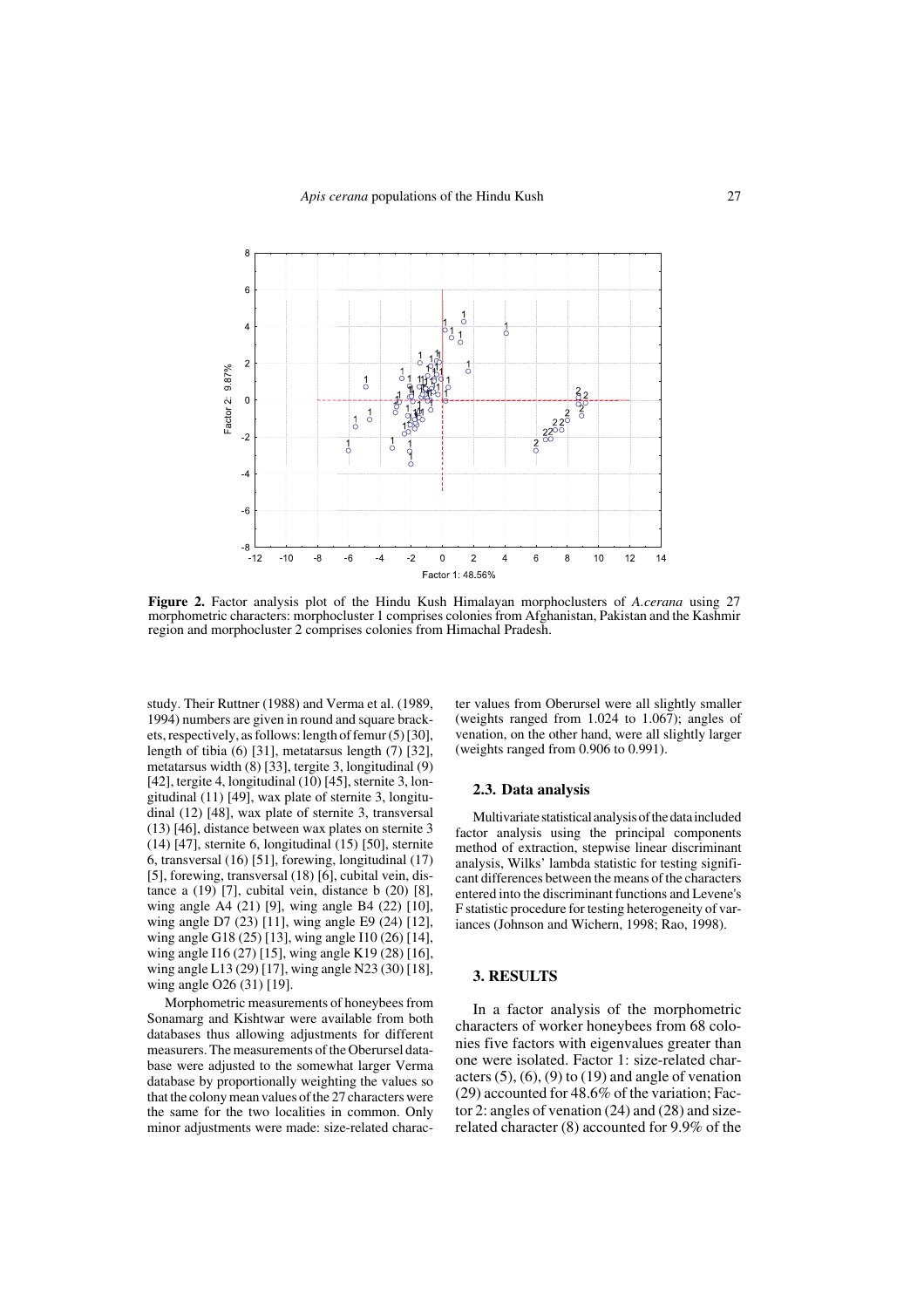variation; Factors 3, 4 and 5: angles of venation (22) and (23), (7.7% variation); (21), (6.9% variation); (30), (4.7% variation), respectively. The factor loadings for each character had an absolute value greater than 0.64. A graph of the factor scores from factors 1 and 2 revealed two morphoclusters, with those colonies from localities 1–3 in Afghanistan, 4,5 in Pakistan and 6–14 in Kashmir forming one cluster (1) and those colonies from localities 15,16 in Himachal Pradesh forming a second cluster (2) (Fig. 2).

A forward stepwise discriminant analysis confirmed the two morphoclusters with 100% correct classification of the 58 colonies from Afghanistan, Pakistan and Kashmir with a posteriori probabilities equal to one for all colonies. Likewise, there was a 100% correct classification of the 10 colonies from Himachal Pradesh with a posteriori probabilities equal to one for all colonies. Four of the 27 morphometric characters which entered into the discriminant function in descending order of discriminating power are as follows: size-related characters (12), (13), (11) and wing angle (25). A significant difference was found among the vector means of the four clusters [Wilks'  $\Lambda = 0.0211$ ;  $F(4,63) = 732.6, P < 0.0001$ . The means and standard deviations of the 27 characters for each morphocluster are given in Table II.

The intercolonial variances at the 16 localities were determined using the first factor loadings. A significant difference was found between the intercolonial variances over all the localities (Levene's  $F = 3.27$  with (15, 52) df,  $P =$ 0.0007) and significantly high variations were found at three localities: Bidiwa (3), Peshawar (4) and Rajouri (12).

## **4. DISCUSSION**

The graph of the factor scores demonstrates the occurrence of two statistically distinct morphoclusters of *A. cerana* in the far western area of its distribution. The honeybees of the Hindu Kush in Afghanistan and Pakistan and in Kashmir, India form one morphocluster; while the bees of Himachal Pradesh, India form a second morphocluster (Fig. 2). The finding that the Hindu Kush/Kashmir bees are somewhat larger than those of Himachal Pradesh is in agreement

**Table II.** Means and standard deviations (sd) of 27 morphometric characters (measurements in mm, angles in degrees) for two morphoclusters of Hindu Kush Himalayan *A. cerana*. Ruttner (1988) and Verma et al. (1989, 1994) numbers in round and square brackets, respectively.

| Character |                    |                | Morphocluster |             |      |  |  |  |
|-----------|--------------------|----------------|---------------|-------------|------|--|--|--|
|           |                    | 1 ( $n = 58$ ) |               | $2(n = 10)$ |      |  |  |  |
|           |                    | mean           | sd            | mean        | sd   |  |  |  |
| (5)       | [30]               | 2.59           | 0.04          | 2.44        | 0.02 |  |  |  |
| (6)       | $\lceil 31 \rceil$ | 3.22           | 0.05          | 3.09        | 0.03 |  |  |  |
| (7)       | $[32]$             | 2.01           | 0.04          | 1.95        | 0.03 |  |  |  |
| (8)       | [33]               | 1.11           | 0.03          | 1.08        | 0.01 |  |  |  |
| (9)       | $[42]$             | 2.11           | 0.04          | 1.96        | 0.04 |  |  |  |
| (10)      | [45]               | 2.06           | 0.04          | 1.89        | 0.02 |  |  |  |
| (11)      | [49]               | 2.60           | 0.04          | 2.42        | 0.03 |  |  |  |
| (12)      | [48]               | 1.24           | 0.03          | 1.51        | 0.01 |  |  |  |
| (13)      | [46]               | 2.27           | 0.04          | 1.99        | 0.02 |  |  |  |
| (14)      | [47]               | 0.31           | 0.04          | 0.20        | 0.01 |  |  |  |
| (15)      | [50]               | 2.40           | 0.04          | 2.31        | 0.03 |  |  |  |
| (16)      | [51]               | 2.91           | 0.04          | 2.59        | 0.01 |  |  |  |
| (17)      | [5]                | 7.77           | 0.11          | 8.43        | 0.10 |  |  |  |
| (18)      | [6]                | 3.08           | 0.05          | 2.84        | 0.02 |  |  |  |
| (19)      | [7]                | 0.57           | 0.02          | 0.54        | 0.01 |  |  |  |
| (20)      | [8]                | 0.16           | 0.01          | 0.14        | 0.00 |  |  |  |
| (21)      | [9]                | 33.12          | 1.08          | 32.37       | 0.41 |  |  |  |
| (22)      | [10]               | 107.03         | 2.08          | 106.85      | 1.13 |  |  |  |
| (23)      | $[11]$             | 95.49          | 1.61          | 93.52       | 1.43 |  |  |  |
| (24)      | $[12]$             | 17.79          | 0.75          | 19.17       | 0.33 |  |  |  |
| (25)      | $[13]$             | 90.04          | 1.66          | 88.17       | 0.64 |  |  |  |
| (26)      | $[14]$             | 43.18          | 1.46          | 43.43       | 0.98 |  |  |  |
| (27)      | $[15]$             | 97.29          | 1.78          | 97.26       | 1.12 |  |  |  |
| (28)      | [16]               | 80.99          | 1.63          | 82.82       | 1.32 |  |  |  |
| (29)      | $[17]$             | 13.02          | 0.62          | 15.76       | 0.32 |  |  |  |
| (30)      | [18]               | 75.58          | 1.54          | 73.98       | 1.41 |  |  |  |
| (31)      | [19]               | 32.33          | 1.79          | 31.57       | 1.17 |  |  |  |

with previous observations (Verma et al., 1989; Hepburn et al. 2001).

The finding that the *A. cerana* of Himachal Pradesh formed a morphocluster distinct from the Kashmir group was in agreement with previous analyses of southern Himalayan bees (Hepburn et al., 2001). The formerly unknown group of *A. cerana* of the Hindu Kush is now seen to be part of the Kashmir morphocluster. The general results confirm the inference of Ruttner (1988) that the *A. cerana* of northern Afghanistan, Pakistan and India would form a compact group. The absence of morphometric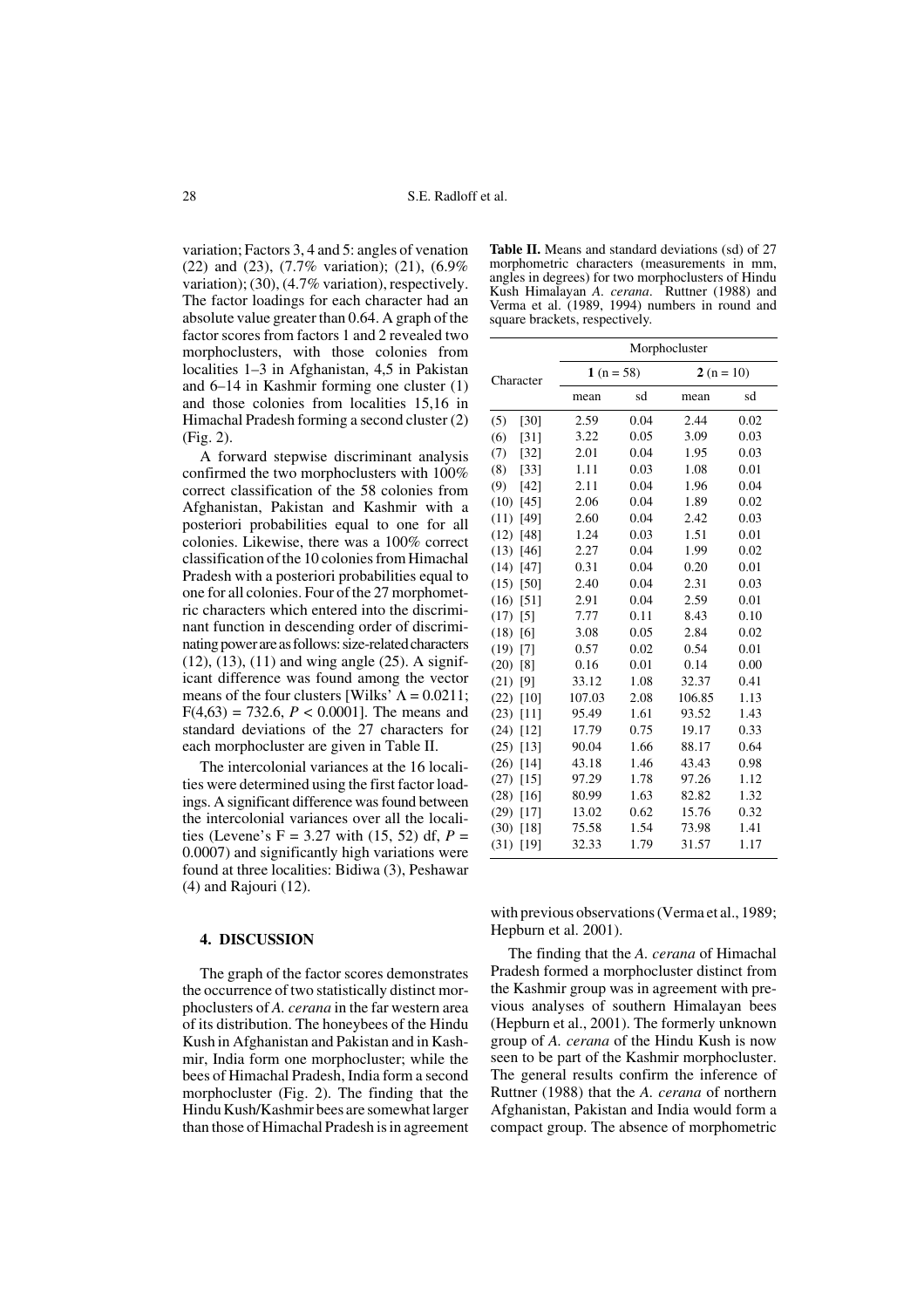data for the *A. cerana* of southwestern China precludes comment on possible affinities of these bees. However the extreme elevations of the Parmir and Himalayan mountain ranges constitute a barrier of several thousand km between the northern and southern populations of *A. cerana.*

A final point of interest concerns the distribution of the three high variance domains in the Hindu Kush/Kashmir morphocluster area. Significantly high intercolonial variances were obtained at Bidiwa (3) in the Nuristan area of Afghanistan, which is the juncture for three different climatic zones. Similarly, two different climatic zones converge on the areas around Peshawar (4) and Rajouri (12) (Müller, 1982). The convergence of zones of climatic change is interpreted as areas of ecological instability and this is consistent with the distribution of other high variance domains both in Asia (Hepburn et al., 2001) and Africa (Hepburn and Radloff, 1998).

**Résumé** – **Affinités morphologiques d'***Apis cerana* **de l'Indou Kouch et des régions asiatiques occidentales de l'Himalaya.** *Apis cerana* Fabricius s'étend à travers toute l'Asie méridionale et sa limite occidentale est proche de l'Hindu Kush d'Afghanistan et du Pakistan. Pourtant jusqu'à présent, les abeilles de cette région n'ont pas été déterminées en raison d'un manque de spécimens. L'acquisition et la fusion de deux bases de données morphométriques pour toute la région ont permis d'effectuer une analyse morphométrique d'*A. cerana* afin de déterminer les affinités des deux populations. Au total 902 abeilles provenant de 68 colonies réparties en 16 localités (Tab. I, Fig. 1) ont été mesurées et les données morphométriques analysées par l'extraction des composantes principales, l'analyse discriminante linéaire pas à pas, la statistique lambda de Wilk et la statistique F de Levene.

Une représentation graphique des valeurs des facteurs a montré l'existence de deux groupes morphologiques (sous-espèce définie morphométriquement), ceux de l'Hindou Kouch et du Cachemire formant un premier groupe et ceux de l'Himachal Pradesh formant un autre groupe (Fig. 2). Une analyse discriminante pas à pas ascendante a confirmé les deux groupes morphologiques avec une classification 100 % correcte et des probabilités a posteriori égales à un pour toutes les colonies des deux groupes morphologiques. Le tableau II donne les moyennes et les écarts-types pour chaque groupe morphologique. Les variances inter-colonies dans les 16 localités ont montré des différences significatives pour toutes les localités avec des valeurs hautement significatives

dans trois localités : Bidiwa, Peshawar et Rajouri (Tab. I ; Fig. 1). Chacun de ces domaines de haute variance est associé à des points de jonction ou à des transitions entre plusieurs zones climatiques importantes. De telles régions de transition sont considérées comme des régions d'instabilité écologique ; cette interprétation est cohérente avec d'autres régions de forte variance en Asie et en Afrique.

#### *Apis cerana* **/ morphométrie / Asie occidentale / morphogroupe**

**Zusammenfassung** – **Morphometrische Ähnlichkeitsbeziehungen von** *Apis cerana* **des Hindukusch und der westasiatischen Regionen des Himalaya.** Die westliche Grenze des sich über die gesamte Südasiatische Region erstreckenden Verbreitungsgebiets von *A. cerana* befindet sich nahe dem Hindukusch von Afghanistan und Pakistan. Die Ähnlichkeitsbeziehungen der Bienen dieser zwei Gebiete konnten allerdings nicht bestimmt werden, da bislang zu wenige Proben zur Verfügung standen. Eine zusammenfassende multivariate morphometrische Analyse beider Populationen wird nun durch die Zusammenfassung von zwei die gesamte Region abdeckenden morphometrischen Datenbanken ermöglicht. Insgesamt wurden 902 Bienen aus 68 Völkern von 16 Probenorten erfasst (Tab. I, Abb. 1) und die Daten durch Extraktion der Haupkomponenten, schrittweise Diskriminazanalyse sowie Wilks' Lambda und Levene's F Statistik untersucht.

Ein graphischer Faktorenplot zeigte zwei verschiedene Morphokluster (= morphometrisch definierte Subspezies), die Bienen des Hindu Kush und Kashmir bildeten einen Kluster, ein zweiter enthielt die Bienen von Himachal Pradesh (Abb. 2). Eine Diskriminanzanalyse unter schrittweiser Hinzunahme von Variablen bestätigte die zwei Morphokluster mit 100 % korrekter Klassifikation und *a posteriori* Zuordnungswahrscheinlichkeiten von eins für alle Völker der beiden Morphokluster. Tabelle II gibt Mittelwerte und Standardabweichungen der Merkmale für beide Morphokluster an.

Die Varianzen innerhalb der Völker an den 16 Probenorten waren insgesamt unterschiedlich und waren an den drei Orten Bidiwa, Peshawar and Rajouri (Tab. I, Abb. 1) signifikant erhöht. Alle drei dieser Domänen hoher Varianz fielen mit Verbindungen oder Übergängen zwischen klimatischen Zonen zusammen. Solche Übergangszonen werden als Areale ökologischer Instabilität aufgefasst, eine Interpretation, die mit anderen Arealen hoher Varianz in Asien oder Afrika übereinstimmt.

*Apis cerana* **/ Honigbienen / Morphokluster / Westliches Asien**